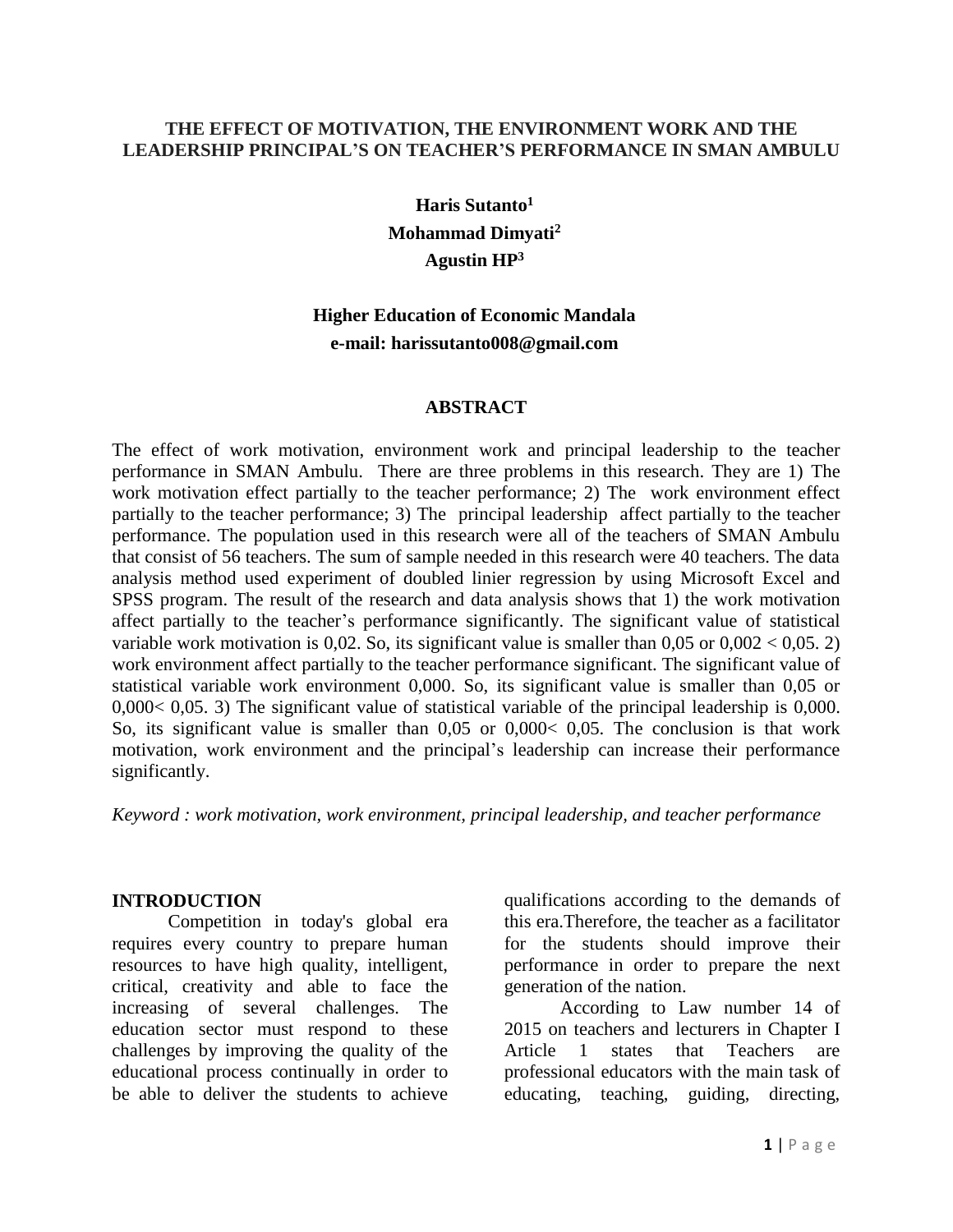training, assessing, and evaluating learners in early childhood for formal education, Primary Education, and Secondary Education. While the position of teachers as professionals aims to implement the national education system and realize the goals of national education, namely the development of potential learners in order to become human beings who believe and pious to God Almighty, full of morality, healthy on physical and emotional, knowledgeable, capable, creative, independent, and able to become a democratic and responsible citizen. The professional duties of teachers according to article 2 of Law no. 14 of 2005 covers (1) conducting quality learning as well as assessing and evaluating learning outcomes, (2) enhancing academic qualifications and competencies in a sustainable manner with the development of science, and (3) upholding the law and teacher code of ethics and values - religious and ethical values and can nurture, foster unity and national unity.

A research by Sutikno (2015) concluded that the motivation of work has a significant effect on the performance of teachers of SMK Negeri 5 Jember. Djatmiko (2005: 67) stated that "Motivation of work is a process that encourages, directs and maintains human behavior towards the achievement of a goal". Another opinion which is in line with the above statement stated by Hasibuan (2007: 143) which states "Motivation of work is the provision of the driving force that creates a passionate work of a person so that they want to cooperate, work effectively, and integrated with all the effort to achieve satisfaction".

Arianto's research (2013) concluded that the work environment has a significant effect on the performance of faculty. According sedarmayati (2001: 1) work environment is the whole tooling tools and materials encountered, the environment around which a person works, methods of

work, and arrangement of work both individuals and as a group. Working environment conditions are said to be good or appropriate if humans can carry out activities optimally, healthy, safe and comfortable.

A research by Pratiwi (2013) concluded that the leadership style of principals have a significant effect on the performance of SMP Negeri teachers in Wonogiri regency. It clarified by Sutarto (1998: 25) that definition of leadership is a series of activities in the form of the ability to effect the behavior of others is a certain situation in order to be willing to work together to achieve the goals set.

As a senior high school, SMAN Ambulu has a vision of "Superior through the balance of Moral, Intellectual, Cultural Arts with environmental insight". The mission is to (1) Increase the professionalism of service in ICT-based learning process, (2) Achieve excellence IMTAQ, Science and Culture, (3) Optimize curricular activities, (4) Improve the quality of religious deed amongs students. Therefore, to realize the vision of the mission, SMAN Ambulu undertakes various efforts such as (1) integration of vision and mission indicators into teaching and learning process conducted by teachers, (2) planned programs should lead to the achievement of school vision and mission indicators, (3) using local culture for self-development, (4) designing creative steps that can change student attitudes and behavior, (5) empowering extracurricular activities, (6) cooperating students in making learning projects, (7) optimizing principals' authority in supporting SBM, (8) optimizing all potentials in school, and (9) empowering teachers through MGMPS containers. All efforts to realize the vision of the mission above will be realized if the manager becomes a leader in the integration, emerges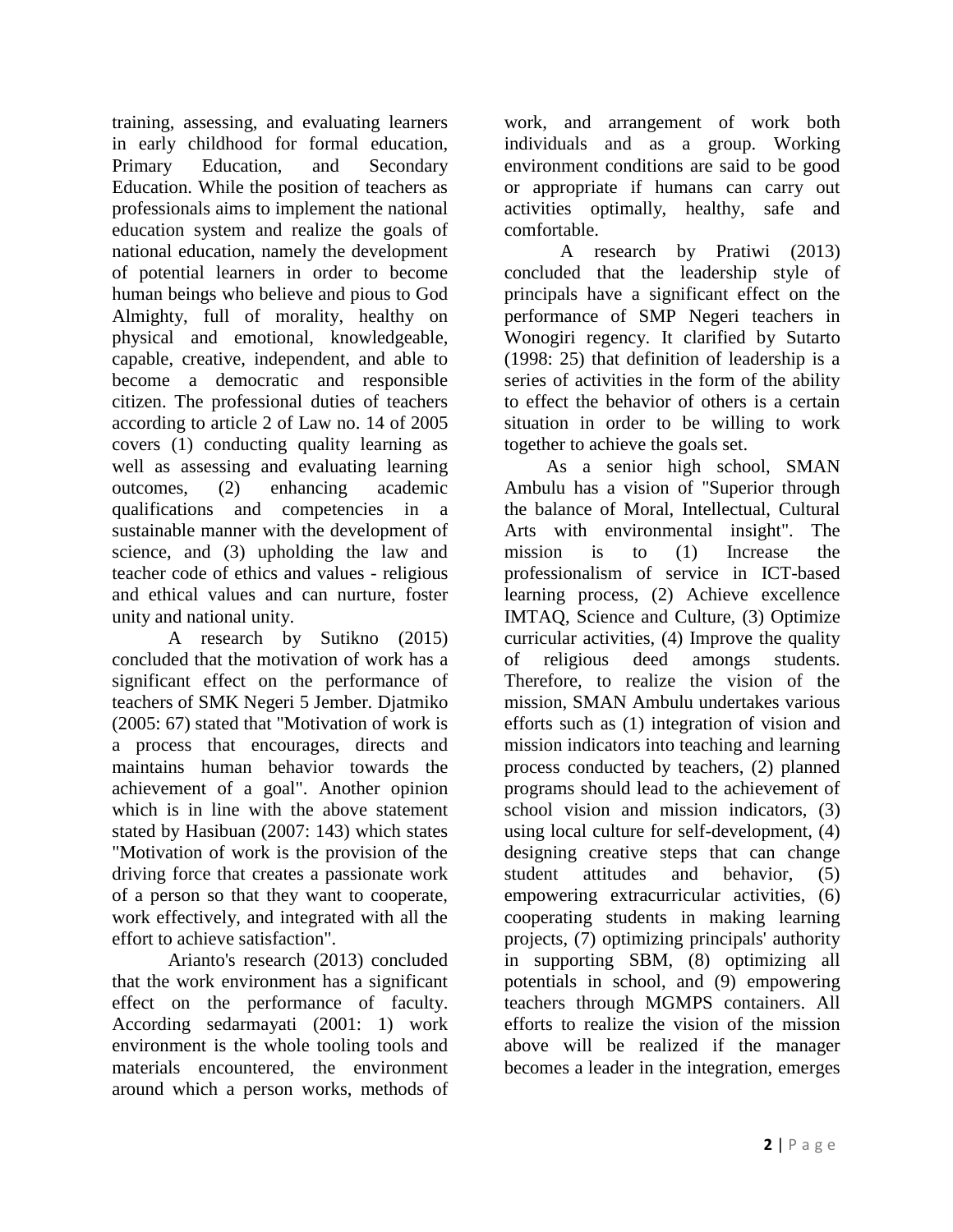a beneficial working environment, and keep the good performance.

According to Sutikno (2015) teacher work motivation can be interpreted as an encouragement that exists both from within a teacher himself and from the surrounding which causes the teacher has a strong desire to work and fulfill his duties as a teacher in order to achieve the purpose of educating on his activities.

Therefore, the motivation of teacher work can be interpreted as an incentive or stimulus that exists either from within or outside the teacher self to create excitement of work and fulfill its duties as a teacher as a teacher and educator in order to achieve the goals or objectives of teaching and learning activities in school. According to Zainal Aqid (2004: 23) the teacher is an important element in the education process. In the process of education in schools, teachers hold multiple tasks: teachers and educators. As teacher, they are in charge of pouring a number of lesson material, into the brain of students, while as educators, they are in charge of guiding and fostering students to become capable, active, creative, and independent human.

Teacher motivation factor is a driving factor for a teacher for achievement that comes from within the person concerned that includes: (1) career goals, (2) working, (3) gaining experience, (4) experience. According to Supardi in Subroto (2005), work environment is the situation around the workplace which both physically and non physically can give a pleasant impression, secure, reassure, and feel at work. Nitisemeto (in Intanghina 2008) defines the work environment is everything that is around the workers who can effect himself in carrying out the tasks that are embedded. Meanwhile, Sedarmayati (in Intanghita 2008) states the work environment as the whole tooling tools and materials faced by the surrounding

environment where a person works, the method works, and the arrangement of his work, either as an individual or as a group.

Work environment can be divided into 2 (two) types, namely social work environment and physical work environment. The social work environment includes working relationships within the institution. We are not alone in working at institutions, and in doing activities, we also need the help of others. Thus, we are obliged to maintain good relations between coworkers, subordinates and bosses because we need each other. Working relationships that are formed greatly affect the psychology of employees. Physical work environment is the workplace of employees doing their activities. The physical work environment affects employee's morale and emotion. These physical factors include the temperature of the air in the workplace, the area of work space, noise, density and distress.

Robbins (2002) states that factors affect the physical work environment are temperature, noise, lighting, and air quality. Temperature is a variable in which there are large individual differences. In order to maximize productivity, it is important that employees work in an environment where the temperature is set properly and in the range of acceptance by each individual. Evidence from noise studies suggests that constant or predictable voices generally do not cause workers' degradation performance, whereas the effects of unpredictable sounds negatively impact and interfere their concentration. Working in a dark and vague room will cause eye strain. The right light intensity can help employees in facilitating work activities.

The quality of air is a fact that can not be ignored that breathing contaminated air caused a detrimental effect on personal health. The polluted air can disrupt the health of employees. Air polluted in the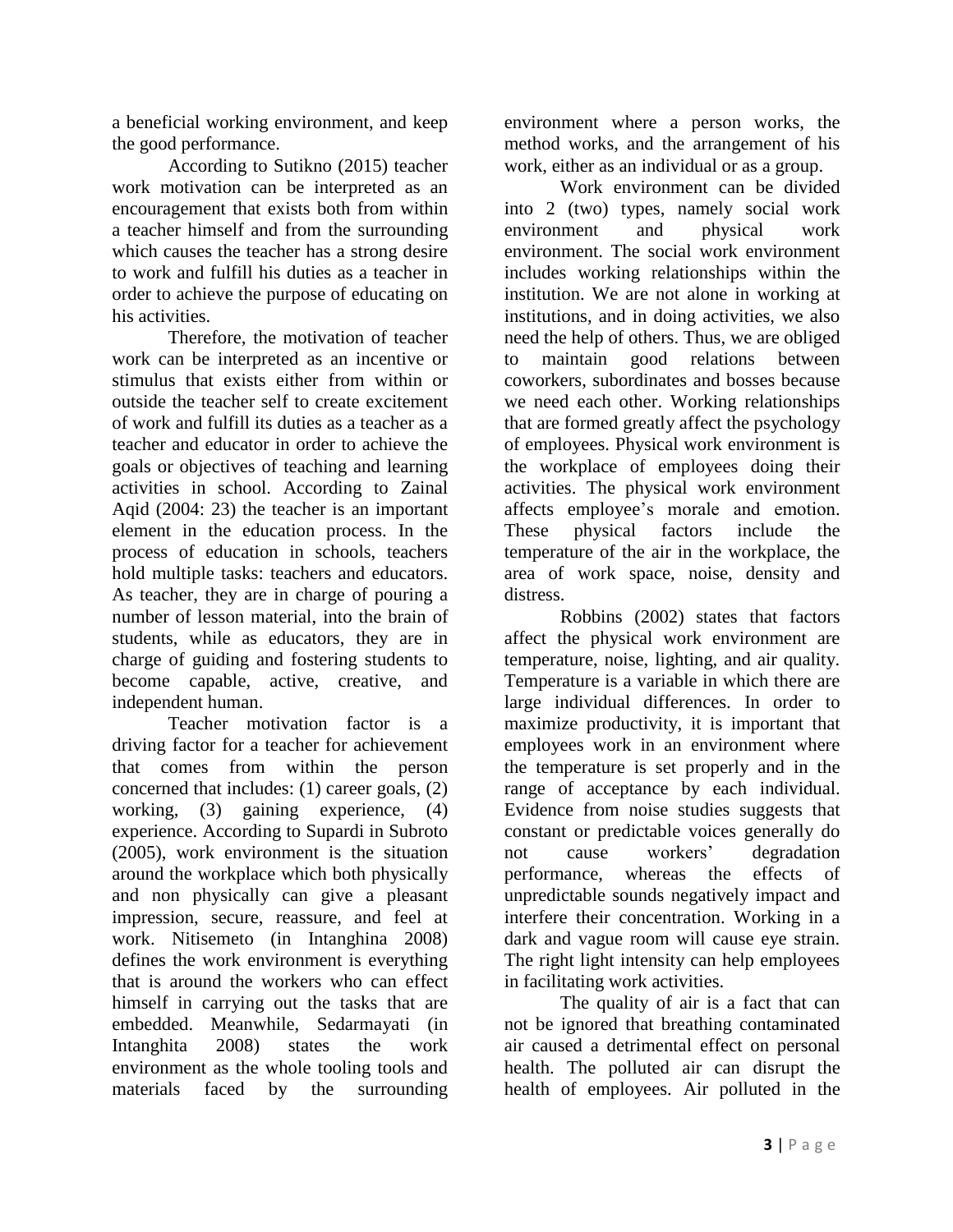work environment can cause headaches, sore eyes, fatigue, irritability and depression.

Another factor that affects the physical work environment is the design of the workspace. Work space greatly affects employee's performance. A narrow work space and poorly-performing employees will result in lower performance when compared to employees with large work spaces. If the work space refers to the size of the staff room, the setting refers to the distance between people and others. Working room arrangement is important because it greatly affects the social interaction. People mostly interact with physically close individuals. Therefore, the location of the employee's work affects the information that wanted to be known.

Rivai (2005: 2), in his book entitled "Leadership and Organizational Behavior", states that definition of leadership broadly, is covering the process of influencing in determining organizational goals, motivating follower behavior to achieve goals, influencing the interpretation of followers to the events, organizing the activities to achieve goals, maintaining cooperative relations and group work, obtaining support and cooperation from people outside groups or organizations. According to Hasibuan (2003: 170), leadership is the way a leader affects the subordinates' willingnes to work together and do an effective and efficient work to achieve organizational goals.

Furthermore, according to Istianto (2009: 87) in his book *Management Government*, there are several definitions of leadership that can represent about leadership as follows:

1. Leadership is an activity in the lead while the leader is the person who has the ability to affect others so they are following what he wants. Therefore leader must be able to organize and arrange others to achieve common goals.

- 2. Leadership is where a leader must be able to organize and affect others to achieve common goals.
- 3. Leadership is an important subject in management and administrative science because leadership is related to the relationship between superiors and subordinates within the organization.
- 4. Leadership is a process oriented to humans and can be measured from its effect on organizational behavior.
- 5. Government leadership is the attitude, behavior and activities of the leaders of the central and regional governments in an effort to achieve the goal of state administration.

According Sedarmayanti (2008), the meaning of leadership is as follows:

a. Leadership is activity of influencing people to strive willingly for mutual objectivesIn other words, leadership is the overall activity / activities to affect the ability of others to achieve the same purpose (George.R.Terry).

b. It can be said that leadership is the activity of the holder of authority and decision-making (Robert Dubin)

c. Leadership is the core of management for leadership is the driving force for human resources and other natural resources (Prof. Dr. S. P. Siagian)

d. It is in line with a statement that "Leadership is a process of influencing group activity in the effort of formulation and achievement of goals". (Ralph.M.Stogdill)

From the above explanation, it can be concluded that the definition of leadership is a way of a leader in his efforts to affect his subordinates to want to work together to achieve organizational goals.

The principal is an additional job or assignment of a teacher. The principal's position can be likened to a manager in a company or organization. According to Wahjosumidjo (2005: 83), the principal is a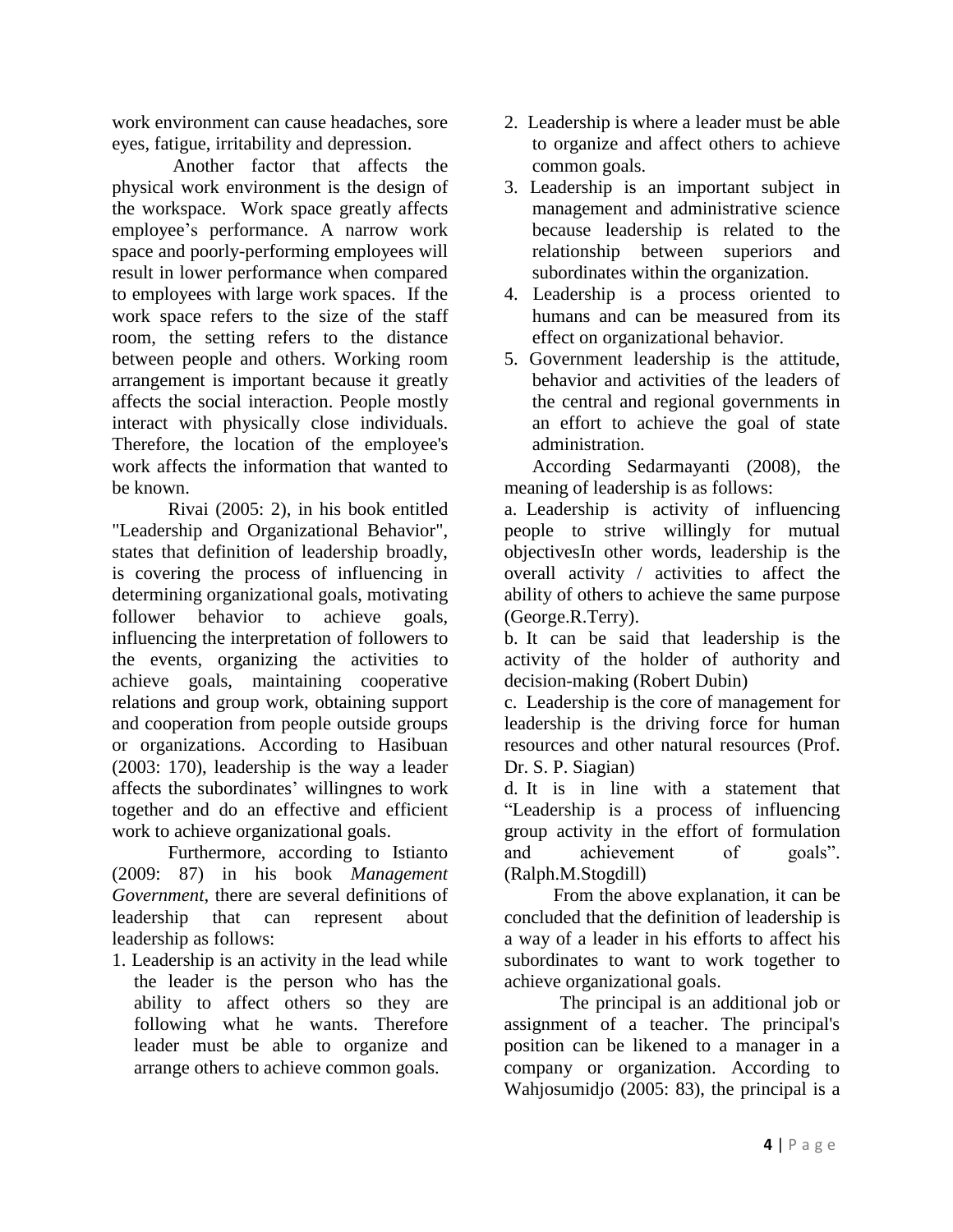functional teacher who is given the task to lead a school where the learning process is held, or where there is an interaction between the teacher giving the lesson and the student receiving the lesson. Meanwhile, Mulyasa (2009: 24) states that principal is one component of education that plays an important role in improving the quality of education.

From the experts' opinion, it can be concluded that principal is a functional person who plays a role in improving the quality of education, besides the principal is also responsible for the implementation of education, school administration, educator training, supervisor at the school he leads and the maintenance of facilities and infrastructure.

Some of the principal's role in the new paradigm of education management (Mulyasa: 2009), are as follows:

- a. The school principal as *educator*
- b. Principal as manager
- c. Principal as administrator
- d. Principal as supervisor
- e. Principal as leader
- f. The school principal as innovator

In the implementation of the performance of teachers or educational personnel can be measured by using five aspects that can be used as measurement dimensions presented by Mitchell quoted Mulyasa (2009: 138), namely:

- 1. Quality of Work
- 2. Promtness (punctuality)
- 3. Initiative (initiative)
- 4. Capability (ability)
- 5. Communication (communication

Based on the Regulation of the Minister of National Education of the Republic of Indonesia No. 16 of 2007 regarding Academic Qualification Standard and Teacher Competency, it is explained that the academic qualification standard and teacher

competence are fully developed from 4 main competencies, namely: 1) padagogic competence, 2) personality competence, 3) social competence and 4) professional competence.

According to the Regulation of the State Minister of Administrative Reform and Bureaucratic Reform No. 16 of 2009, the assessment of teacher performance is the assessment of each item of main task of the teacher in the framework of career development, rank, and position. Implementation of the main tasks of teachers can not be separated from the ability of a teacher in the mastery of knowledge, application of knowledge and skills, as required competencies as mandated by Minister of National Education Regulation No. 16 of 2007 on Academic Qualification Standards and Teacher Competencies.

Meanwhile, based on the Government Regulation of the Republic of Indonesia Number 46 Year 2011 on the Performance Appraisal of Civil Servants, Job Performance is the work achieved by every civil servant in the organization unit in accordance with the employment objectives and employee behavior. The elements assessed from employment goals and employee behavior are service orientation, integrity, commitment, discipline, cooperation and leadership.

Based on the description and phenomena that have been described above, then this study discusses the effect of work motivation, work environment, and leadership on teacher's performance in SMAN Ambulu.

## **RESEARCH METHODS**

This type of research is causality research. The sampling technique in this research is done by using *purposive sampling* technique. By determining the sample criteria are (1) civil servant teachers and GTT (2) have served at least 5 years.The purpose of determining the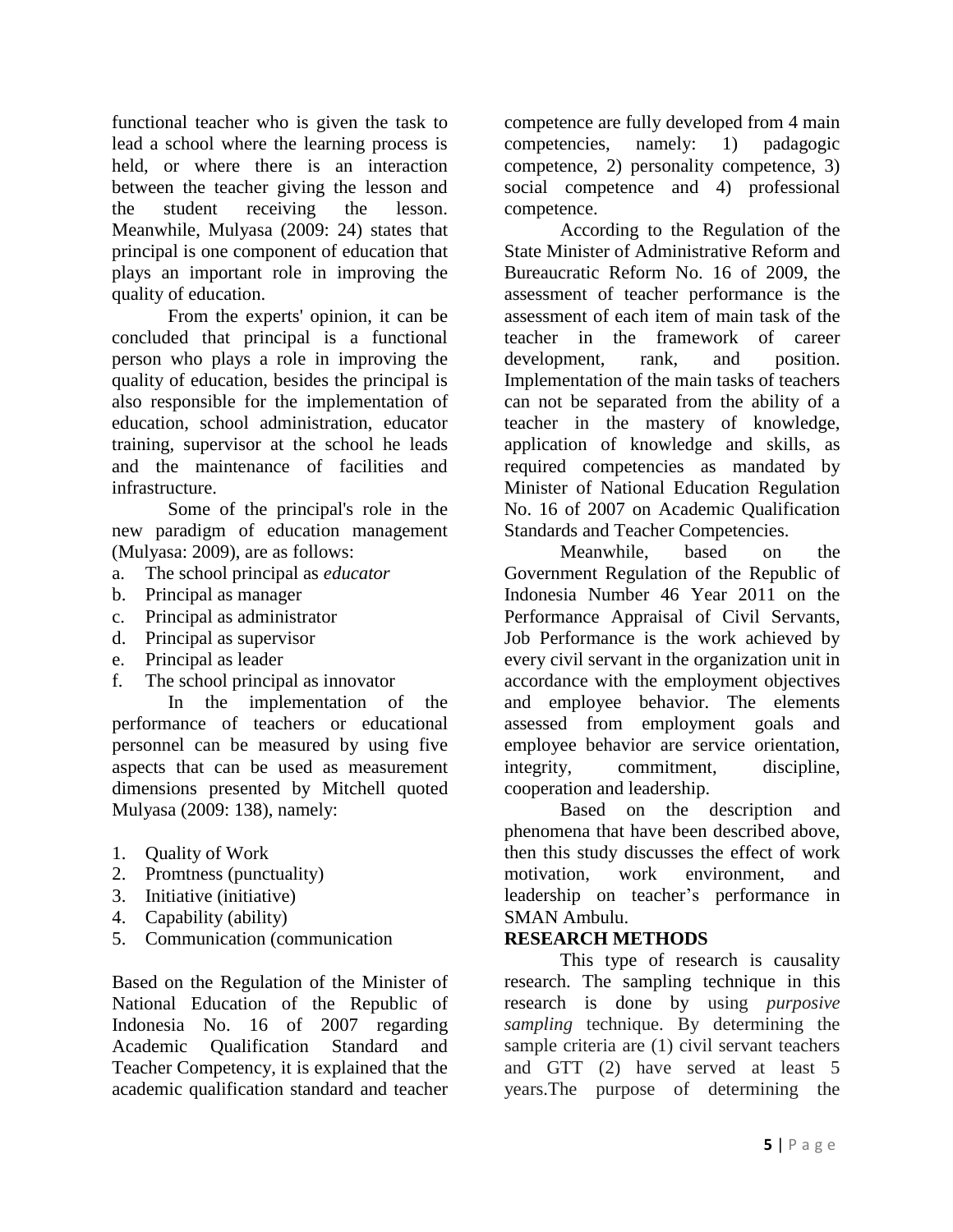criteria for the sample is more homogeneous. This study used a sample of about 40 people. Data collection techniques in this study were conducted by using questionnaires, interviews and literature study.

While the data analysis used is statistic and the purpose of this study is to test the hypothesisThe way used to measure

# **RESULT ANALYSIS**

Table 5. Recapitulation of Results of Multiple Linear Regression Analysis

| No.                           | Free Variable                  | Regression<br>coefficient | Presentation of<br>hypotheses |         | Sign. |  |
|-------------------------------|--------------------------------|---------------------------|-------------------------------|---------|-------|--|
|                               |                                |                           | t-count                       | t-table |       |  |
| 1.                            | Motivation $(X_1)$             | 0,231                     | 2,119                         | 2,028   | 0,041 |  |
| 2.                            | environment<br>Work<br>$(X_2)$ | 0,432                     | 3,153                         |         | 0,003 |  |
| 3.                            | Leadhership $(X_3)$            | 0,463                     | 4,010                         |         | 0,000 |  |
| Constants                     |                                | $= -0.112$                |                               |         |       |  |
| $R^2$                         |                                | $= 0,706$                 |                               |         |       |  |
| F-count                       |                                | $= 28,755$                |                               |         |       |  |
| $F\text{-table}_{(5\%;3,36)}$ |                                | $= 2,866$                 |                               |         |       |  |
| Significance                  |                                | $= 0,000$                 |                               |         |       |  |

Source: Appendix 10, data is processed

Based on the result of multiple linear regression analysis obtained regression equation is as follows:

 $Y = -0.112 + 0.231$   $x_1 + 0.432 + 0.463$   $X_2$   $X_3$ 

From the multiple linear regression equation above can be seen the effect of independent variables (motivation, work environment and principal's leadership) to the dependent variable (teacher's performance), while the meaning of multiple linear regression equation above can be explained as follows:

- a. The constant regression equation  $(b<sub>0</sub>)$  is negative amounting to 0.112, meaning that if there are no values of the independent variables or independent variables equal to zero, then the teacher's performance is negative.
- b. Motivation variable regression coefficient  $(b_1)$  positive value of 0.231, meaning that an increase in work motivation of teachers will be followed by an increase in the performance of teachers assuming the other independent variables constant.

respondents' answers is by using Likert scale for independentvariable of work motivation, work environment and leadership of principal while the dependent variable is teacher performance. Data analysis method used is descriptive analysis, validity test, reliability test, test of normality, linearity test, heteroscedasticity test,

multiple linear analysis, partial test (t).

c. Work environment variable regression coefficient  $(b_2)$  positive value of 0.432, meaning that an increase in the working environment will be followed by an increase in the performance of teachers assuming the other independent variables constant.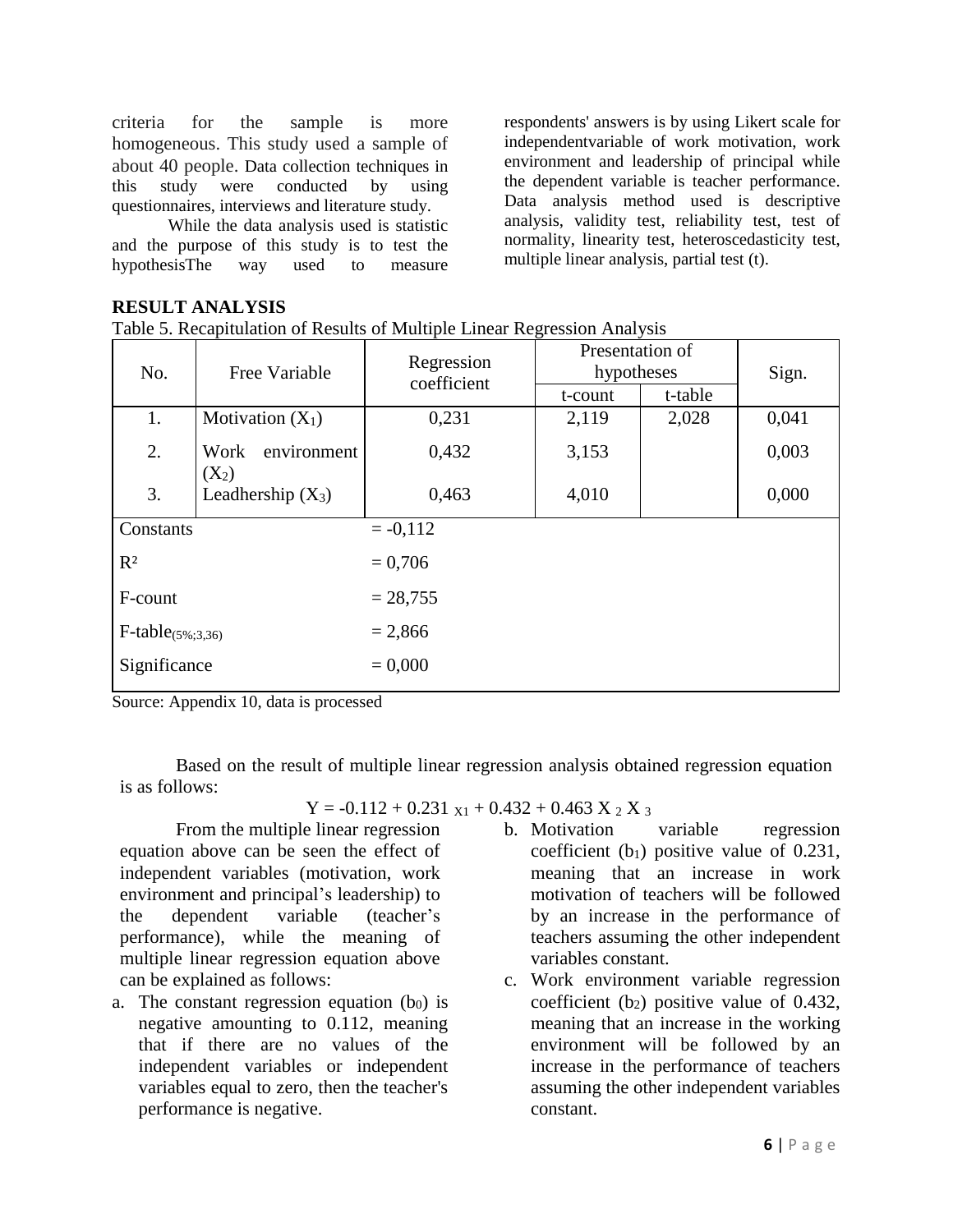d. Variable regression coefficient school leadership (b 3) positive value of 0.463, meaning that an increase in school leadership will be followed by an increase in the performance of teachers assuming the other independent variables constant.

| Variabel                 | t-hitung | t-tabel | Sig.  |
|--------------------------|----------|---------|-------|
| Motivation $(X_1)$       | 2,119    | 2,028   | 0,041 |
| Work environment $(X_2)$ | 3,153    | 2,028   | 0,003 |
| Leadhership $(X_3)$      | 4,010    | 2,028   | 0,000 |

Table 6. Recapitulation of Test Results t

Source: Appendix 10, data is processed

Based on the t test steps and the above table, the hypothesis testing for each independent variable of motivation, work environment and principal's leadership on performance are as follows:

1. Motivation variable  $(X_1)$ 

Based on the above table, it is known that t-count value of motivation variable is 2,119 with probability value equal to 0,041, while t-table value is 2,028 (Appendix 13), so t-count t-table  $(2,119)$ 2,028). It shows that the variable of motivation partially have a significant effect on teacher performance.

2. Work environment variables  $(X_2)$ 

Based on the above table, it is known that the t-count value of work environment variables is 3.153 with probability value of 0.003, while the t-table value is 2.028, so that t-count> t-table  $(3.153> 2.028)$ . It shows that the working environment variables partially have a significant effect on teacher performance.

3. Leadership principals variable  $(X_3)$ 

Based on the above table, it is known that the t-count value of principal leadership variables is 4.010 with probability value of 0.000, while the ttable value is  $2.028$ , so t-count t-table  $(4.010 > 2.028)$ . It shows that the principal leadership variable partially has a significant effect on teacher performance.

# **INTERPRETATION**

## **Effect of Work Motivation on Teacher Performance**

This research indicates that the motivation of work significantly affect the performance of teachers in SMAN Ambulu. It can be seen from the significance of 0.02. The Research conducted shows that teachers in carrying out their duties require work motivation. Work motivation on career target indicator shows that the teacher in performing his duty is motivated by the spirit to gain promotion and obtain certain position / additional task such as vice principal, homeroom, extra coach etc. This evidence is shown in Table 4.7, from 40 respondents it is found that 20% answered neutral, 20% answered agree and 60% answered strongly agree. It shows the majority of respondents say agree if the teacher will be eager in carrying out the task because they have the desire to get promotion.

Motivation of work on the work indicator, said that teachers who have high motivation to work because they have the desire to create new learning method and produce papers. Information in Table 4.7 shows that from 40 respondents known 20% answered neutral, 20% answered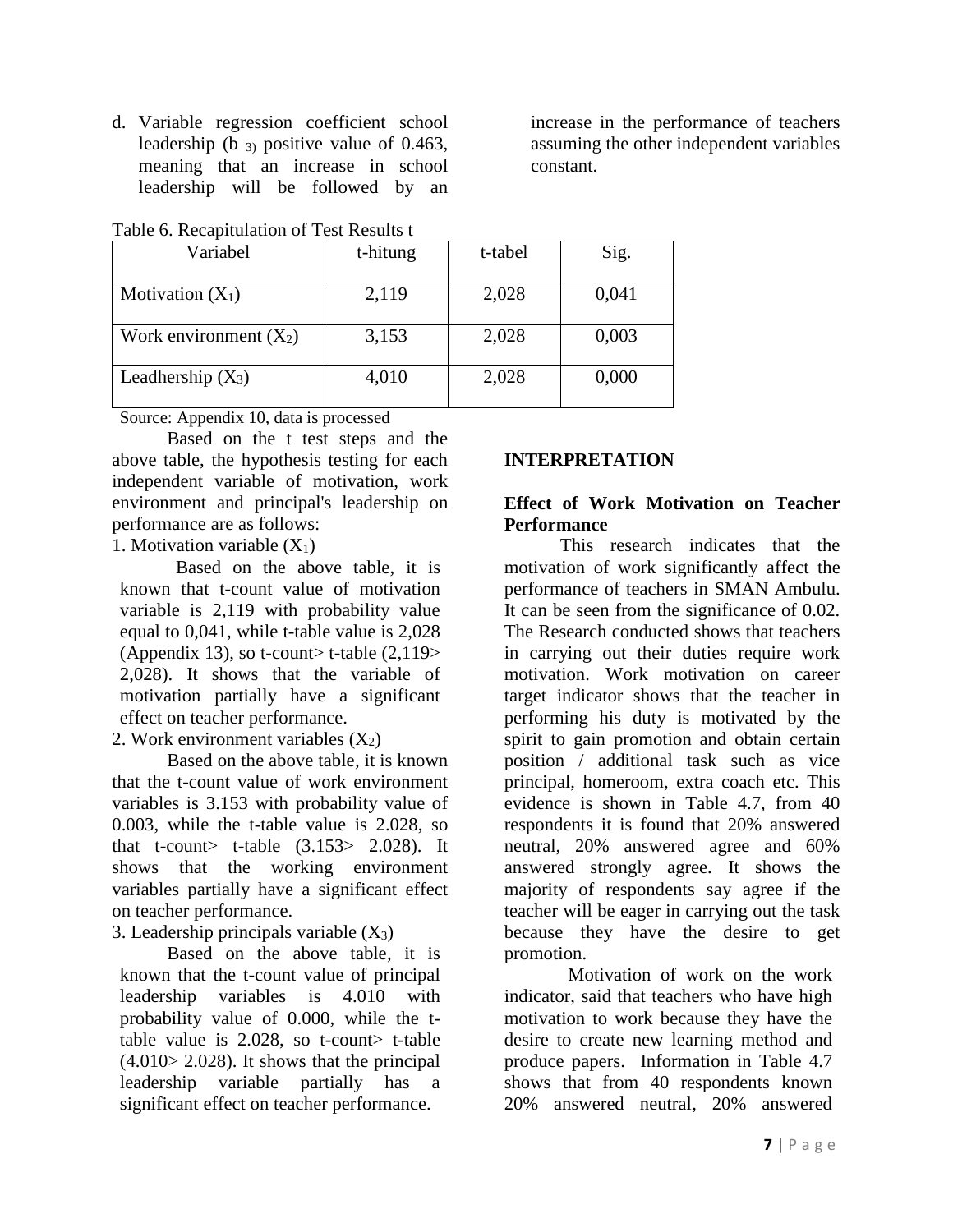agree, and 60% answered strongly agree. It indicates the majority of respondents strongly agree if the teacher will have high teaching motivation because they want to get a new learning method is good and suitable for learners. While 22.5% answered neutrally, 8 percent answered agree, and 57.5% answered strongly agree It signifies the majority of respondents strongly agree if teachers teach with high motivation will produce good writing. Such circumstances are supported by the desire of teachers who will be promoted must enclose scientific papers as one of the conditions in proposing promotion.

Work motivation on the indicators gained experience states that teachers in conducting the teaching and learning process are considered to gain additional knowledge of science and can recognize the characteristics of different students. Motivation of work on indicators of worship states that teachers in implementing their duties as teachers and educators are based on the belief that teaching and educating is a deed of worship to God Almighty. It can be known in Table 4.7, from 40 respondents, 30% answered agree and 70% answered strongly agree. This shows that the majority of respondents strongly agree that teaching and educating students well is a deed of worship.

The results of this study are in accordance with Handayani research findings, and Rashid (2015), Fitrah (2014), Eros (2014), Dewi (2012), Bahri (2011), where the motivation of work partially significant effect on teacher performance in SMAN Ambulu.

#### **The Effect of the Working Environment Performance Against Teachers**

This study shows that the work environment has an effect on the performance of teachers in SMAN Ambulu. It can be seen from the significance of 0.000. The Research shows that a good work environment will support the performance of teachers in their daily life. The work environment on hygiene indicators shows that a clean working environment will make a comfortable working condition, create an attractive workplace and healthy body. The assessment of respondents to the statement: *clean environment makes comfortable work* (table 4.8), it shows that from 40 respondents, 20% answered agree and 80% answered strongly agree. From the statement of the clean environment can create an attractive workplace, it is known that 32% respondents answered agree and 68% others answered strongly agree. From the statement of the clean environment creates healthy body, it is obtained that 40% respondents answered agreed and the rest 60% answered strongly agree. It shows the majority of respondents strongly agree if a clean working environment makes comfortable in work, create an attractive workplace and healthy body. To realize a clean environment, schools are required to dispose of garbage on the place properly and clean up the teachers' room and classroom every day by school officials and student pickets.

The work environment on the coloring indicator indicating that the color of a good work space will foster morale and create new inspiration so that the performance of teachers will be better. Assessment of respondents to the statement that a good color will grow morale shown in Table 4.8 of 40 respondents. It is known that 17.5% answered neutral, 45% answered agree, and 37.5% answered strongly agree. While the respondent's assessment of the statement that suitable colors inspire resulted in 22.5% answered neutral, 45% answered agree and 32.5% answered strongly agree. It shows that the majority of respondents agreed that the work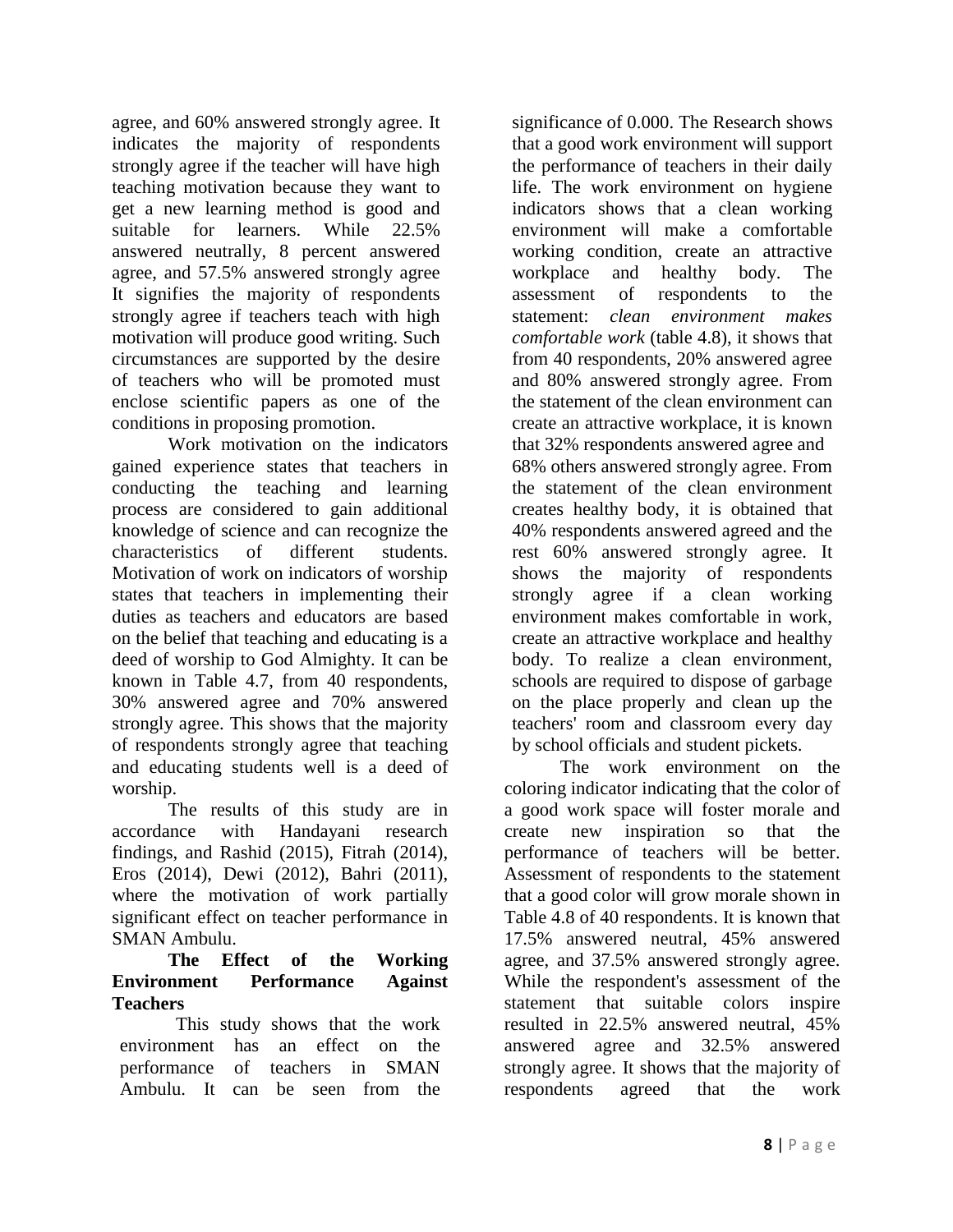environment with a good and suitable color will foster morale and inspire. To fulfill that term, there is a regular painting activity on teachers room, staffs room and classroom periodically which is once a year.

The work environment on the air circulation indicator states that work environment which has a good air circulation will cause the air in the work space becomes not hot and feels fresh. The respondents' assessment of the statement is shown in Table 4.8 that from 40 respondents, 2.5% answered disagree, 2.5% answered neutral, 47.5% answered agree, and 47.5% answered strongly agree. While the respondents evaluation of the statement of air circulation in the class create the learning process run smoothly, 10% answered neutral, 40% answered agree and the rest 50% answered strongly agree. It indicates that the majority of respondents said strongly agree that the work environment has a smooth air circulation that creates a room that is not hot and fresh air so that teachers who are in the room will feel comfort in performing their duties. To support that circumstance, the school creates a room that has many ventilations and accompanied by planting trees that are useful as a source of oxygen producers.

In the indicator of relationships among teachers said that a good work environment can be shown by good interteacher relationships with indications of communication among teachers smooth and between teachers of subjects in their discussion. Assessment of respondents to the statement shown in Table 4.8, from 40 respondents found that 2.5% answered neutral, 20% answered agree and 77.5% answered strongly agree.

While the next result shows that 35% answered agree and 65% answered strongly agree. It shows that the majority of respondents strongly agree that the relationship between teachers are

harmonious shown by smooth communication will affect on better teacher performance. To support this term, the school held a school teacher meeting (MGMPS) gatherings every week and visitation event every 2 months.

The results of this study are in accordance with the research findings of Arianto (2013), Sofyan (2013), Firmansyah (2008), where the work environment partially significant effect on teacher performance in SMAN Ambulu.

## **4.3.2. The Effect on Teacher's Performance Principalis Leadership**

This study shows that the principal's leadership affects the performance of teachers in SMAN Ambulu. This can be seen from the significance of 0.000. The Research conducted shows that the leadership of the principal-oriented tasks and task-oriented at the subordinate will cause teachers to be spirit in carrying out their duties. The principal's leadership on the task-oriented indicator of task completion says that the principal must have timeliness in completing the work. Assessment of respondents to the statement is shown in Table 4.9, from 40 respondents, 2.5% answered neutral, 50% answered, and 47.5% answered strongly agree. While other statements say the principal is able to complete the assigned tasks obtained results, 57.5% answered agree and 42.5% answered strongly agree. It indicates that the majority of respondents agree that the principal must have timeliness in completing the work and be able to perform their duties properly.

The principal's leadership on the subordinate-oriented indicator says the principal can select reliable subordinates in his work and can work together on a team basis. Assessment of respondents statement shown in Table 4.9, from 40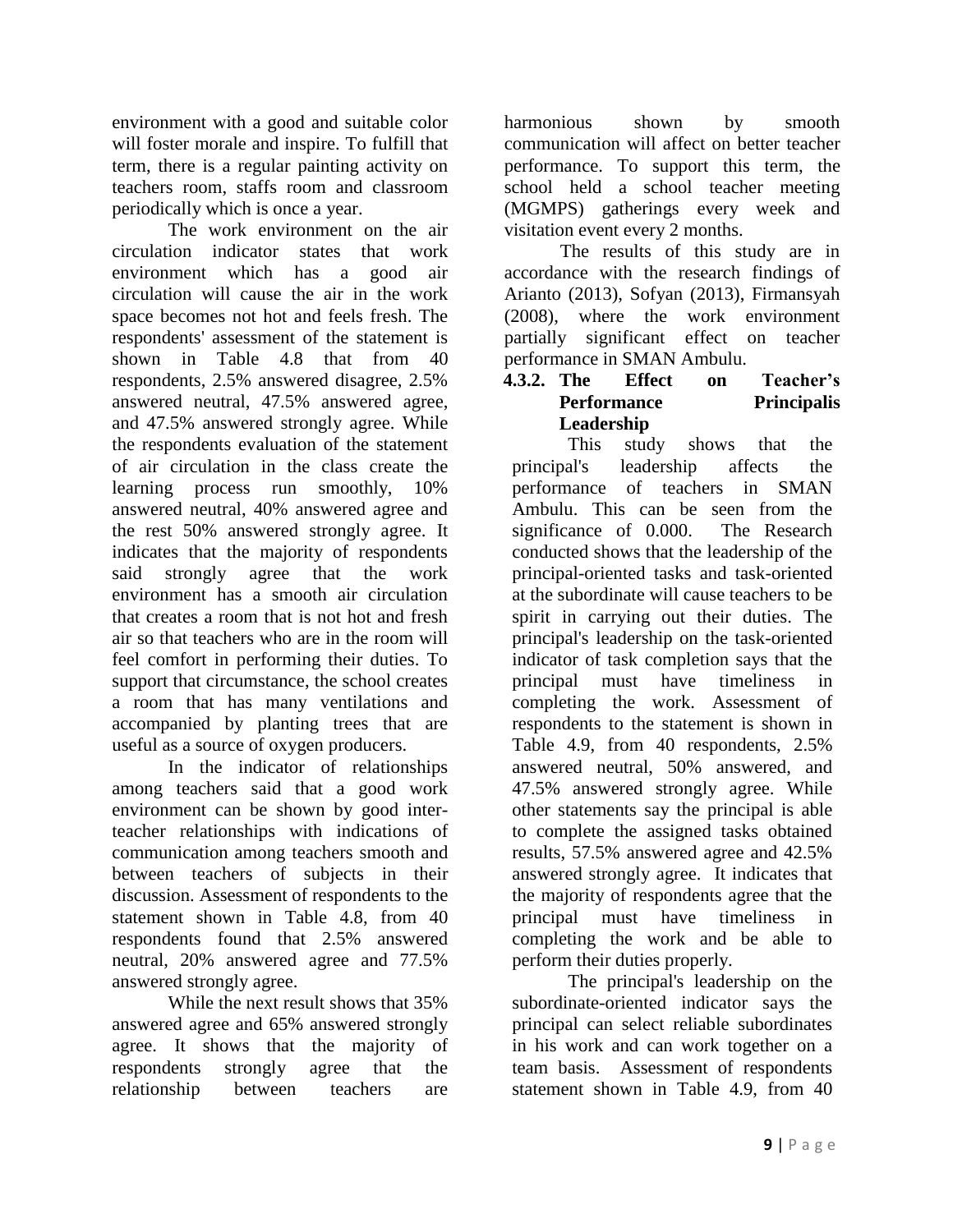respondents, 10% answered neutral, 45% answered agree, and 45% answered strongly agree. While in the next statement obtained 5% answered neutral, 40% answered agree and 55% answered strongly agree. It explains that majority of respondents strongly agree if the principal should be able to select subordinates who can work well and can work together teamwork in completing the task. This situation is realized in school with the principal at the time of choosing subordinates, such as vice principals, members of the development team with a selection and regeneration system. In the statement that the principal provide for subordinates freedom of opinion, from the 40 respondents, 5% answered neutral, 45% answered agree, and 50% answered strongly disagree. Whereas in a statement that the principal provide guidance, direction and encouragement to his subordinates, 40% answered agree, and 60% answered strongly disagree. It indicates that majority of respondents strongly agreed that the principal must provide freedom of opinion and provide guidance to subordinates. This condition is manifested in the form habits of school principals who always invites deliberation to all his subordinates in the form of official meetings. Besides, principal also provides guidance to all teachers on a regular basis every Monday after fulfilling their flag ceremony.

The results are consistent with research findings Baihaqi (2015), Literacy (2015), Soetopo (2016), where the principal's leadership is partially significant effect on the performance of teachers at SMAN Ambulu.

## **CONCLUSIONS**

Based on the analysis that has been done in this study, it can be concluded that:

- 1. Work motivation has a significant effect on the performance of teachers in SMAN Ambulu. The use of positive values of the test results show increase motivation to work while the teacher's performance will also increase. These results are the first to accept the hypothesis  $(H_1)$  which states that work motivation significantly the performance of teachers in SMAN Ambulu.
- 2. Work environment significantly affects to the performance of teachers in SMAN Ambulu. The use of positive values of the test results show that if the working environment is good, the teacher's performance also will be good. These results are appropriate with the second hypothesis (H2) which states that the working environment significantly affect the performance of teachers in SMAN Ambulu.
- 3. School leadership has a significant effect on the performance of teachers in SMAN Ambulu. The use of positive values from the test results show if the principal leadership is good, teacher performance also will be good. These results are suitable to a third hypothesis (H3) which states the principal's leadership significantly affects the performance of teachers in SMAN Ambulu.

## **REFERENCES**

## Arikunto.(2006). *Metode Penelitian Ilmiah*. Bandung : Rajawali

Arianto.(2013). *Pengaruh Lingkungan Kerja Terhadap KinerjaGuru Honorer(Studi Kasus Guru Honorer SMANRumpun IPA Se-Kecamatan Ranuyoso)*.

Baihaqi ,Muhammad Iqbal .2015. Pengaruh Gaya Kepemimpinan Kepala Sekolah Dan Motivasi Kerja Terhadap Kinerja Guru Di Ma A'arif Selorejo Blitar. Jurnal KONSTRUKTIVISME, Vol. 7,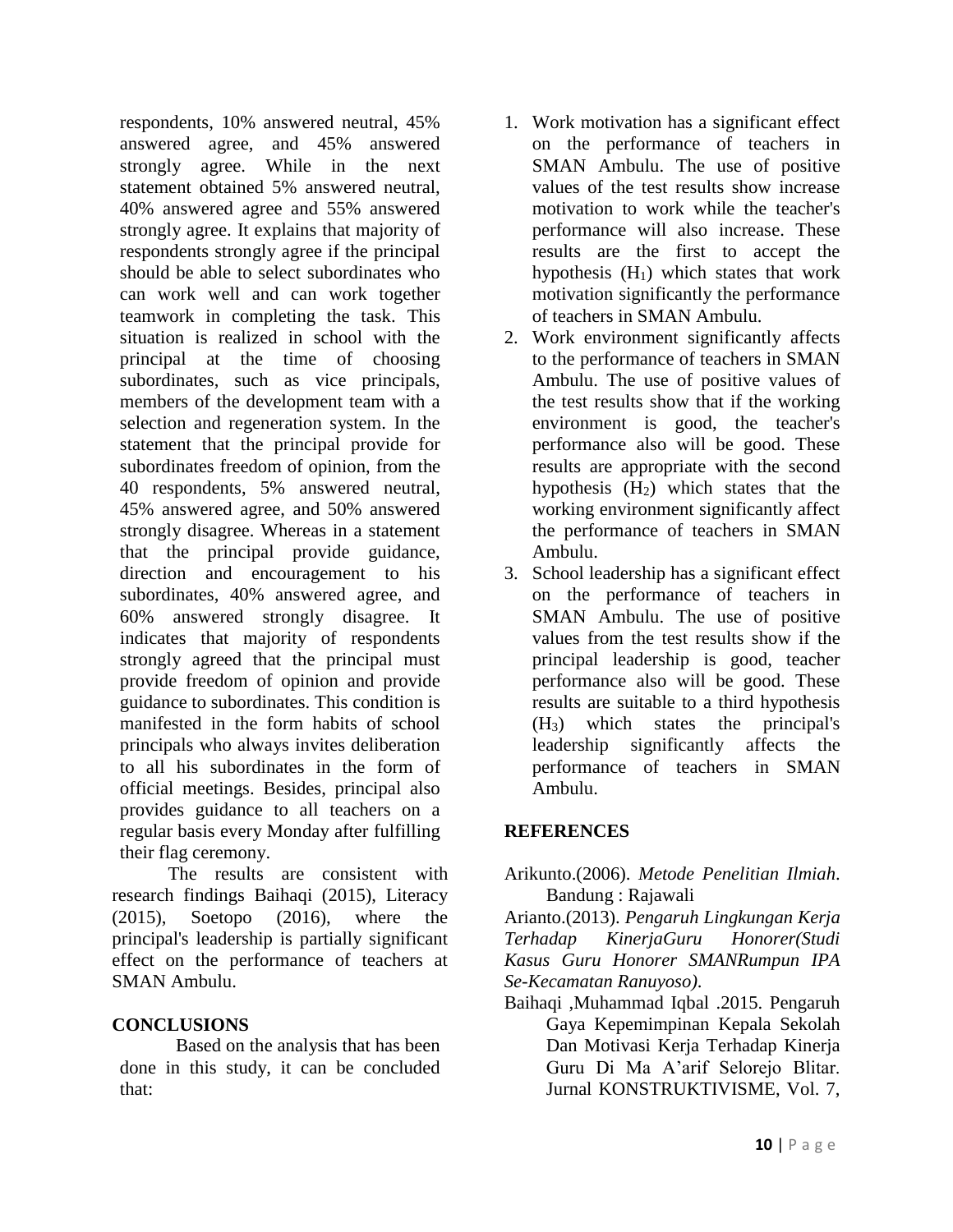No. 2, Juli 2015: FKIP Universitas IslamBalitar,Blitar

- Cici Asterya Dewi (2012) *Pengaruh Motivasi Kerja Terhadap KinerjaGuru Honorer(Studi Kasus Guru Honorer SMANRumpun IPS Se-Kecamatan Temanggung)*. Skripsi. Universitas Negeri Semarang.
- Dimyati, Mohamad.2009. *Analisis SEM dakam Uji Pengaruh Beberapa Variabel Terhadap Loyalitas, Kajian Berbasis Riset pada Debitur Kredit Usaha Kecil.* Jakarta: Mitra Wacana Media.
- Depdiknas. (2001). *Manajemen Peningkatan Mutu Berbasis Sekolah; Buku 1 Konsep dan Pelaksanaan.* Jakarta : Direktorat SLTP Dirjen Dikdasmen
- Depdikbud. (2012). *Buku Pedoman Pelaksanaan Penilaian Kinerja Guru*. Jakarta.
- Djatmiko. (2005). *Menumbuhkan Motivasi Kerja Karyawan*. Surabaya : PT Indo karya
- Endy Eros Pengaruh (2014)*Motivasi Dan Kedisiplinan Kerja Guru Terhadap Kinerja Guru Di SMPNegeri Kecamatan Brebes Kabupaten Brebes Jawa Tengah.* Jurnal Administrasi Publik dan Birokrasi Vol. 1 No. 1, 2014, artikel 2.
- Ferdinan .(2006). *Metode Penelitian Ilmiah*. Bandung : Rajawali
- Fitrah, Moch Rizki. (2014). *Pengaruh Disiplin Kerja dan Motivasi Kerja terhadap Kinerja Karyawan pada Hotel Bintang Mulia & Resto Jember*. Skripsi.Tidak Diterbitka*n*. Jember: Universitas Jember
- Firmasyah. (2008). *Pengaruh lingkungan Kerja Terhadap KinerjaGuru Honorer(Studi Kasus Guru Honorer SMANRumpun IPS Se-Kecamatan Punung)*.
- Ghozali.(2005). *Metode Penelitian Kuantitatif Dan Kualitatif.* Bandung : PT Refika Aditama
- Hasibuan, Malayu SP. 2008. *Manajemen Sumber Daya Manusia.* Jakarta: PT. Bumi Aksara
- Hasibuan, Malayu S.P. 2005. *Manajemen Prestasi Kerja.* Jakarta: Rajawali
- Istianto. (2008). *Manajemen pemerintahan*. Jakarta : PT Bumi Aksara
- Kuncoro. 2007. *Model Penelitian Kuantitatif dan Kualitatif*. Bandung. PT Remaja Rosdajarya
- Mulyasa. 2007. *Kinerja Guru*. Bandung. PT Remaja Rosdakarya
- Mulyasa. 2009. *Menjadi Kepala Sekolah Profesional*. Bandung. PT Remaja Rosdakarya
- Nisfiannorr, Mohammad. (2009) *Model Penelitian Kuantitatif dan Kualitatif. Jakarta* : PT Bumi Aksara
- Nitisemeto. (2008).*Kesehatan dan Keselamatan Lingkungan Kerja*. Jakarta : Kencana Prenada Media Group
- Mulyasa. 2009. *Menjadi Kepala Sekolah Profesional*. Bandung. PT Remaja Rosdakarya
- Pratiwi. 2013. Pengaruh gaya kepemimpinan kepala sekolah terhadap kinerja guru SMP Negeri di Kabupaten Wonogiri. Wonogiri
- Robbins (2002).*Lingkungan dan Keselamatan Kerja*. Bandung : Alfabeta
- Rivai. (2005). *Kepemimpinan dan perilaku Organisasi*. Jakarta : PT Bumi Aksara
- Sugiono. (2008). *Metode Penelitian Kuantitatif, Kualitatif, fan R&D*. Bandung: Alfabeta.
- Subroto.(2008). Lingkungan Kerja Sekolah. Jakarta. PT Renika Cipta
- Sadar. 2015. Hubungan Persepsi Gaya Kepemimpinan Kepala Sekolah Dan Efikasi Diri Dengan Kinerja Guru.Tesis program magister psikologi